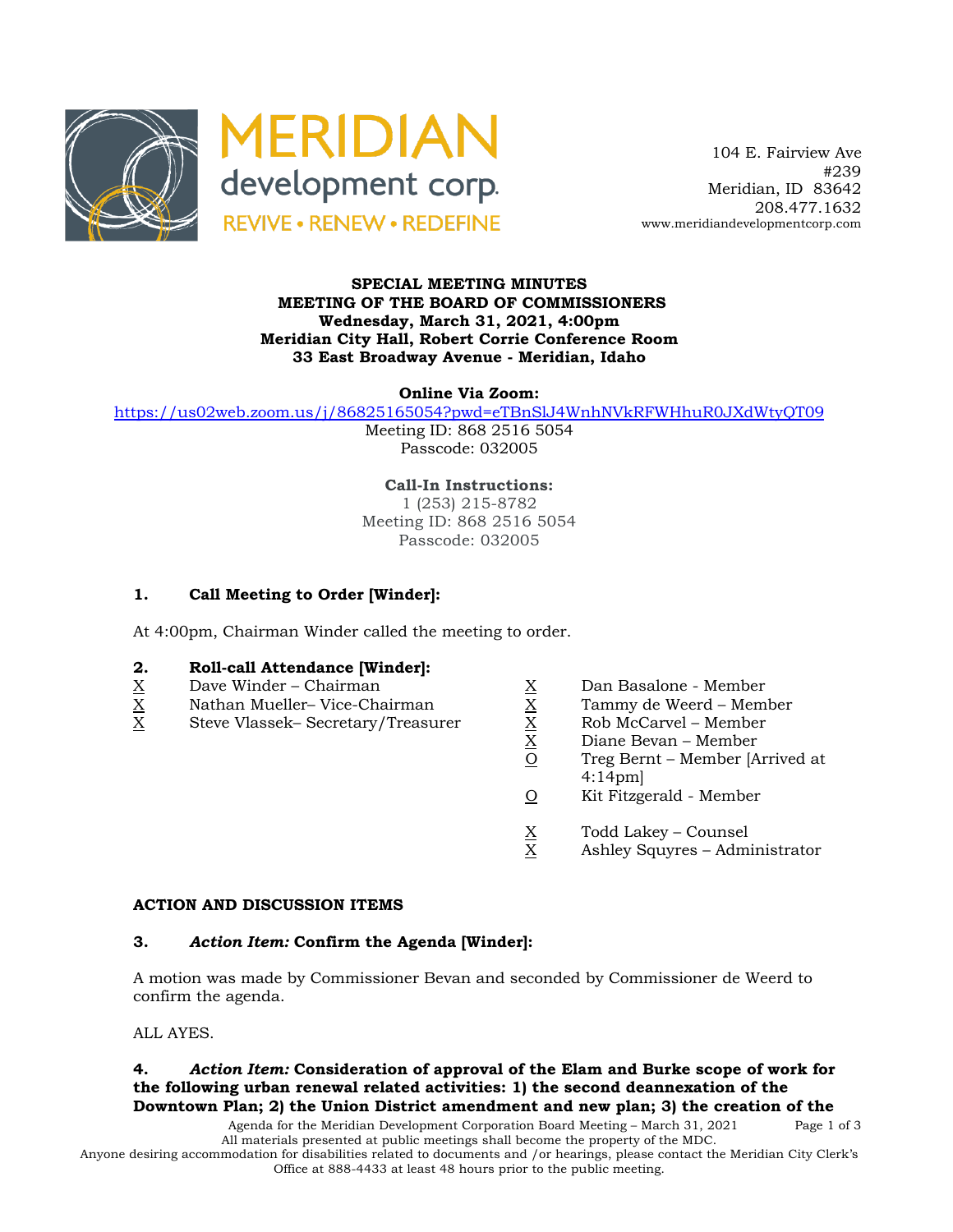#### **Ten Mile to Linder Urban Renewal District; and 4) the creation of the Northern Gateway Urban Renewal District and corresponding resolution 21-012 (Squyres)**

Squyres provided background on the work that has occurred in partnership with the City since late 2019/early 2020 to identify new viable URDs. She also discussed the current legislative climate and the need to move forward now due to many unknowns beginning with the 2022 legislative session. This has led to a discussion with the City leadership and the desire to move forward with two new URDs. With this effort, a team is needed to assist the City and MDC through the statutory directed process. This has led MDC and the City to reach out to Meghan Conrad and Phil Kushlan for assistance. This is the team that led the efforts for both the Ten Mile URD and the Union URD. Squyres discussed the scope of work and the thinking surrounding how the financial obligations would be shared with the City. Counsel Lakey reviewed the conflict provision in the proposal and Meghan Conrad further elaborated on this. Board members along with legal counsel discussed the proposed Ten Mile to Linder URD and stated they felt this needed to be a very directed and focused URD that could be closed out early if the project goals are achieved. A motion was made by Commissioner Basalone and seconded by Commissioner McCarvel to approve scope of work with Elam and Burke.

## ALL AYES WITH COMMISSIONER BERNT ABSTAINING.

**5.** *Action Item:* **Consideration of approval of the Civil Survey task order for the survey and boundary work needed for the following urban renewal related activities: 1) the second deannexation of the Downtown Plan; 2) the Union District amendment and new plan; 3) the creation of the Ten Mile to Linder Urban Renewal District; and 4) the creation of the Northern Gateway Urban Renewal District and corresponding resolution 21-013 (Squyres)**

Squyres introduced the task order for the survey and boundary work needed for the establishment of the new projects. A motion was made by Commissioner Vlassek and seconded by Commissioner Bevan to approve the task order.

#### ALL AYES WITH COMMISSIONER BERNT ABSTAINING.

#### **6.** *Action Item:* **Consideration of approval of the Vitruvian Planning scope of work for an assessment of existing and planned streets within its proposed Northern Gateway District to define planning-level costs for street improvements and inform potential district boundaries and corresponding resolution 21-014 (Squyres)**

Squyres introduced the scope of work to the board. Due to timeframe constraints and due to last year's legislative actions along SB1107, it was imperative to understand the transportation and pedestrian-related projects associated with the Northern Gateway project so negotiations with ACHD could begin as soon as possible. A motion was made by Commissioner Bevan and seconded by Commissioner Vlassek to approve the scope of work.

#### ALL AYES WITH COMMISSIONER BERNT ABSTAINING.

**7.** *Action Item:* **Consideration of approval of the cost-share memorandum of agreement between Meridian Development Corporation and the City of Meridian for the following urban renewal related activities: 1) the second deannexation of the Downtown Plan; 2) the Union District amendment and new plan; 3) the creation of the Ten Mile to Linder Urban Renewal District; and 4) the creation of the Northern Gateway Urban Renewal District and corresponding resolution 21-015 (Squyres/Lakey)**

Squyres introduced the MOA to the board and reiterated the anticipated cost-sharing breakdown to the board. A motion was made by Commissioner McCarvel and seconded by Commissioner Basalone.